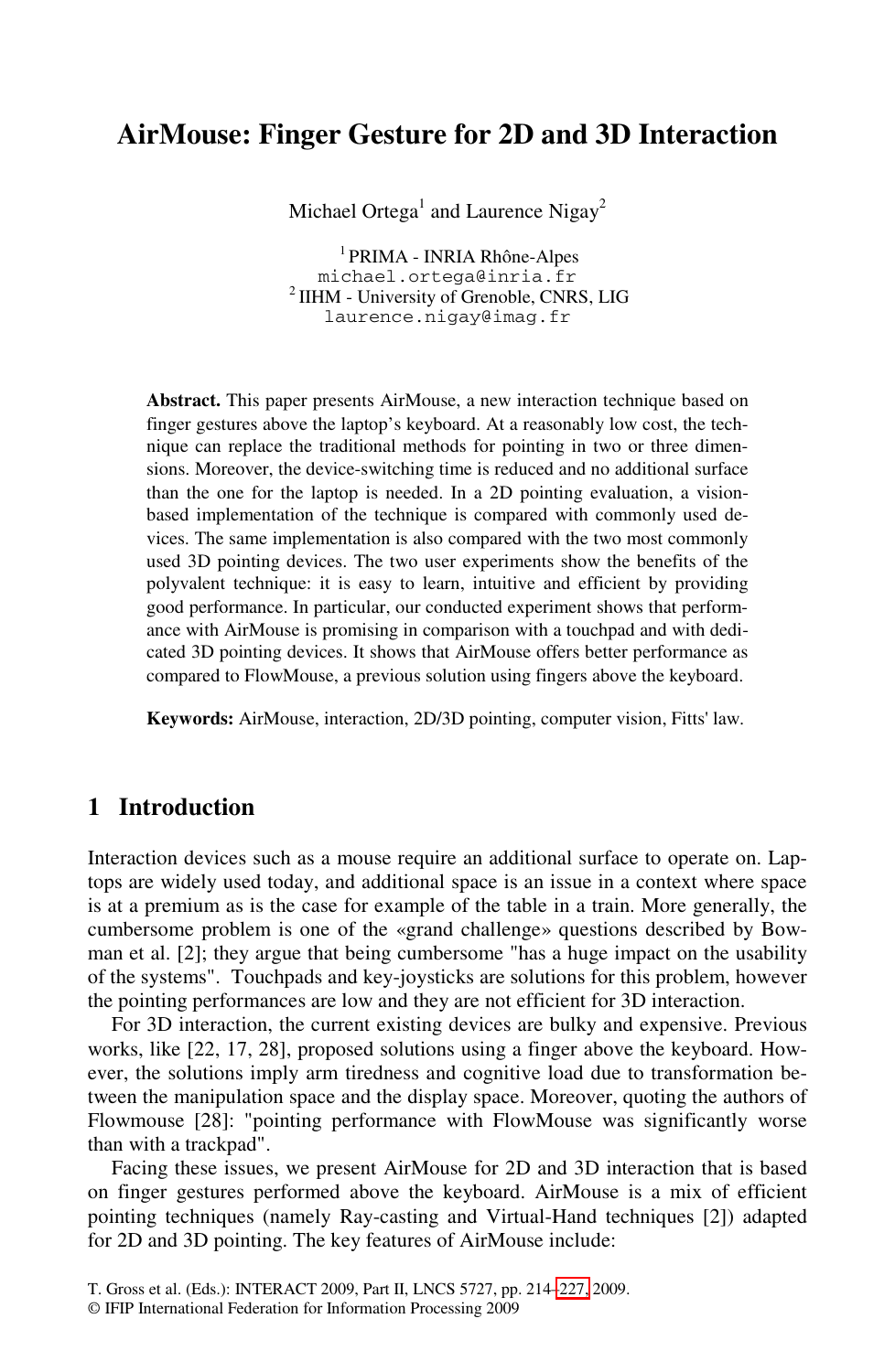**No additional surface**: The additional surface, beside the laptop, is suppressed.

**2D/3D interaction**: The technique supports mixed 2D and 3D interaction in the same application. This feature is important since 2D and 3D views are more and more common and their combinations valuable as explained in [26]. With AirMouse no additional time is needed for the user to move her/his hand from one input 2D device to another 3D one.

**Reduced homing time**: The switching time between the keyboard and the pointing device is drastically reduced. This feature is particularly important for limitedmobility users.

**Easy to learn and easy to use**: Based on a natural and direct way of pointing and manipulating, the concept is easily adopted by new users.

**Reasonably low cost**: The technique can be implemented at reasonably low cost.

**Low tiredness**: Compared to similar existing methods [22,28,17], AirMouse does not force the user to move his forearm. The hand palm can be left beside the keyboard, and only forefinger movements are needed. Other fingers can stay on the keyboard.

**Low cognitive load**: No rotation between the manipulation space and the display space decreases the cognitive load implied by previous methods [14].

**Good performance for 2D and 3D pointing**: The performance of the AirMouse is better than the FlowMouse technique and is promising in comparison with a touchpad and with dedicated 3D pointing devices.

This paper presents a low-cost vision-based implementation of the AirMouse technique in order to validate the technique itself. A final product could be industrially implemented on all the laptops with an unobtrusive and no bulky system of cameras integrated in the corners of the laptop screens. Indeed our technique on a laptop is promising for 3D games or professional 3D applications (architecture, interior design applications used by sellers at clients home) and may foster even more 3D applications on laptops.

The paper is organized as follows: we first discuss related work before explaining the AirMouse technique and its vision-based implementation. We then present a formal evaluation and its results of the two implemented pointing techniques (2D and 3D) that we compare with more traditional 2D and 3D pointing devices.

### **2 Related Work**

On the one hand, the mouse is the most commonly used device for desktop applications, for experts and occasional users. The device is easy-to-learn, low cost, and, compared to other desktop pointing devices like trackballs, touchpads or keyjoysticks, it offers the best performance for time completion of pointing tasks [16, 7]. On the other hand, it is natural to designate an object using the forefinger which is routinely performed in everyday life. Towards naturalness and intuitiveness of the interaction, several studies therefore focused on using a finger for showing, selecting and manipulating objects displayed on screen instead of the mouse [24].

With multi-touch interactive surfaces as in [10] the mouse is replaced by the forefinger. Multi-touch interactive surfaces define a very dynamic research area. When focusing on large surfaces such as a table, such setting cannot be used in everyday work environment. Moreover, although interaction with multi-touch interactive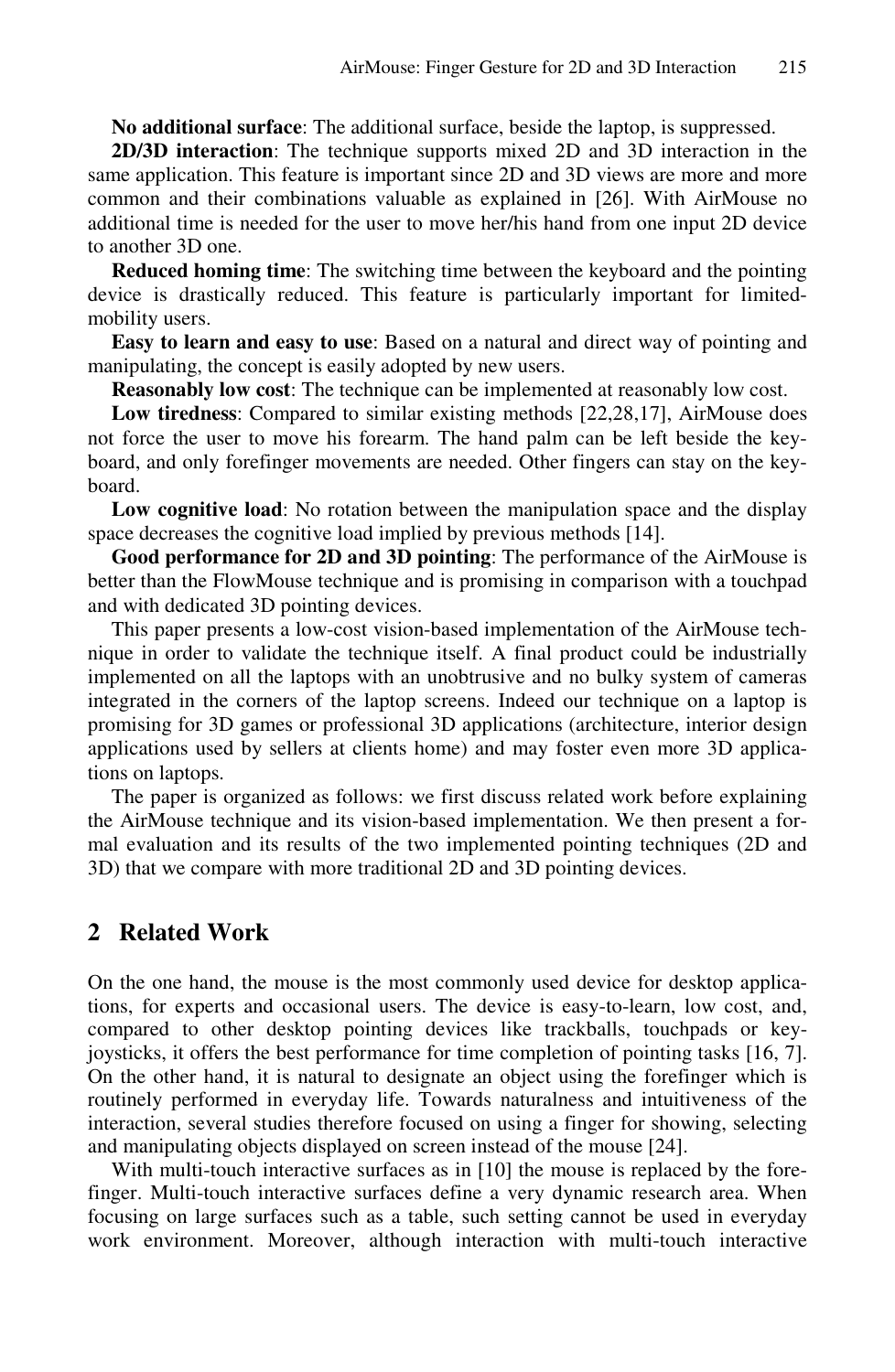surfaces is natural and intuitive, there are also identified limitations. One of the main issues is the tiring effect of lifting and moving the arm between the different points of the surface. Moreover such movements are not possible for limited-mobility users.

In our work and as opposed to multi-touch interactive surfaces, we focus on fingerbased interaction for a laptop setting including a traditional keyboard. Previous studies have been conducted on using fingers while keeping the keyboard for interaction. First, in [3], the mouse is replaced by a joystick placed in the middle of the keyboard. The keyboard and joystick combination reduces the homing time in comparison with the keyboard and mouse combination. However, the performance and the usability of the joystick are far from the mouse capacities [7]. A different approach is presented in [19] and [22] with the FingerMouse: this freehand pointing technique is based on computer vision for tracking a fingertip. The screen cursor moves according to the user gestures in a horizontal plane just above the keyboard. The selection, equivalent to a mouse click, is performed by pressing the SHIFT key. More recently, another computer vision-based pointing gesture technique, namely the FlowMouse, has been proposed in [29]. FlowMouse uses one camera, and detects the complete hand 2D horizontal movements (using optical flow cues) above the keyboard. Tha hand translates and then force the user to move its arm. The technique has been experimentally evaluated: a Fitts' law study demonstrated that while pointing performance was worse than a touchpad, the interaction was intuitive, easy to learn and easy to use. Finally the Visual Touchpad [17] is a mixed technique that combines the "Finger-Mouse" technique, 2D hand gesture techniques and a virtual keyboard. Two cameras are used to detect if the fingertip is on or above the virtual keyboard. The system could be considered as a low-cost tabletop display or touch-screen, but with a dissociation of the horizontal tracked surface (i.e., a quadrangle surface replacing the keyboard) from the vertical computer screen.

The aforementioned techniques do not require additional space to operate on, which is an important issue for laptops used in various contexts. They also reduce the homing time which is responsible for 42% of the time required to move the hand from the keyboard to the mouse, point, and go back to the keyboard [4]. However these techniques have two main limitations. First, the forearm has to move above the keyboard which is tiring. Letting the palm beside the keyboard, and only moving the fingers should be less tiring. Secondly, the transformation, here a rotation, between the plane of the finger gesture and the one of the cursor movements increases the cognitive load, which decreases performances and increases tiredness of the user [14].

These techniques aim at replacing the mouse. These techniques as well as the mouse are not adapted for 3D pointing or manipulation, due to their lack of dimensions. Additional modifier keys are then required for 3D interaction. Specific devices exist for manipulating objects in three dimensions, like PHANTOMs [18] and the spacemouse [5]. Most of them are expensive, bulky and also involve switching time when changing from using the 3D pointing device to the keyboard. Moreover, the 3D pointing device being next to the keyboard, the action workspace defined by the position of the device is deported from the screen that defines the virtual workspace. A large translation between the action and virtual workspaces decreases the interaction performances [20].

The AirMouse technique, for which an implementation is presented in the next section, extends the FingerMouse and FlowMouse possibilities by considering 3D finger gestures. AirMouse therefore supports both 2D and 3D pointing.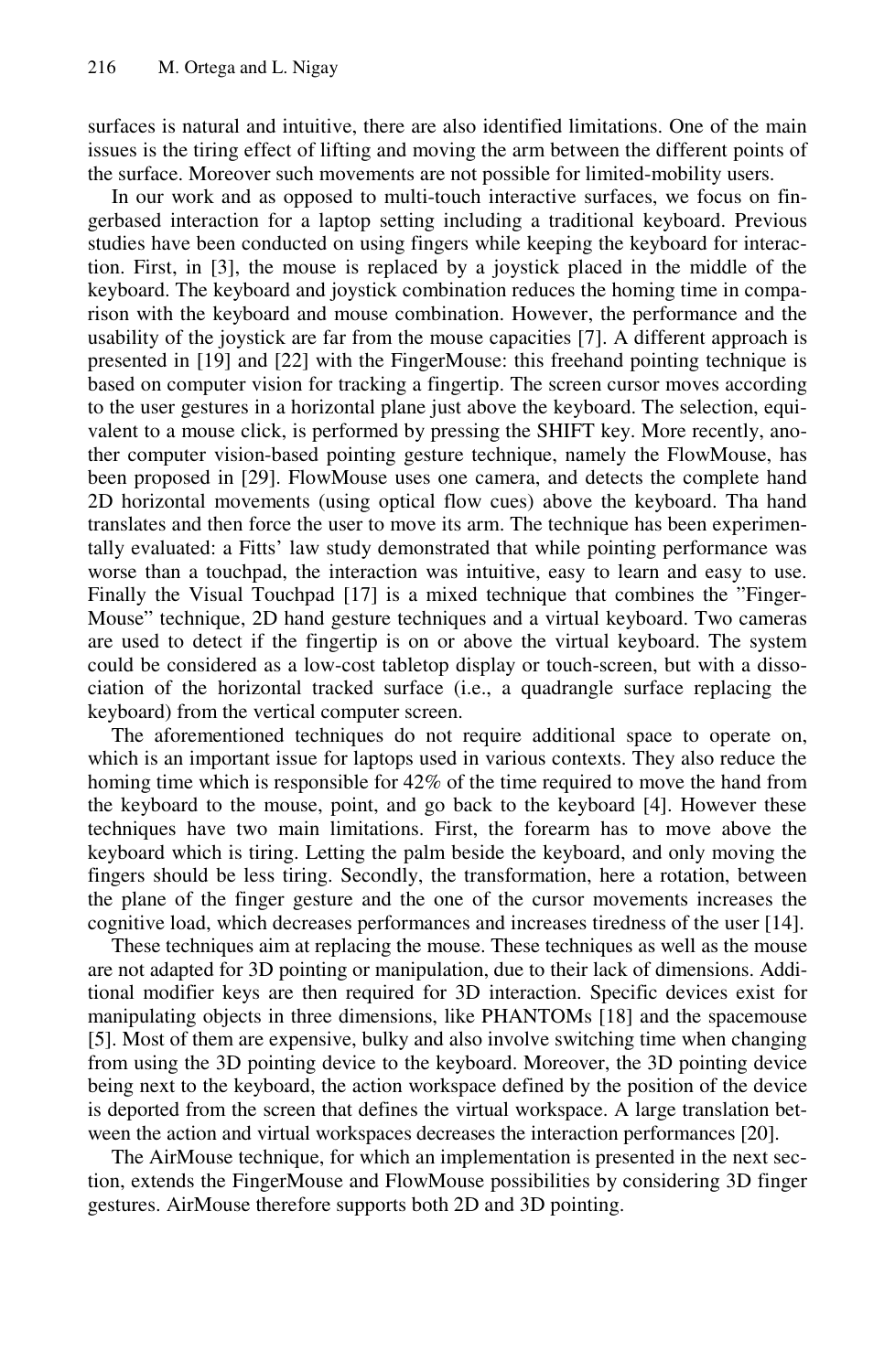#### **3 Technique Overview and Implementation**

The AirMouse technique consists of using fingers over the keyboard for interacting in two and/or three dimensions with desktop applications. The first goal is to decrease the tiredness implied by previously presented techniques. One constraint is then to allow users only to move the fingers, letting the palm beside of the keyboard, as shown in figure 1. The second goal is to reduce the cognitive load implied by a transformation between the manipulation space and the working space. By only moving the fingers, it is not possible to perfectly fit the two spaces, and a scale as well as a translation are required. However, the rotation, which is the transformation with a strongest impact on cognitive load, is suppressed.

These two aforementioned goals implies that we initially assumed that it was not useful for the users to visually identify the 3D interaction volume, i.e. the volume in which gestures are possible since fingers are tracked by the system. An informal evaluation showed that our assumption was right and that it is not important for users to know the limits of the tracking area. Indeed, users do not look at their fingers but only at the screen (same as when using a mouse). They visually understand the interaction workspace, seeing the limits on the screen. A scale transformation between the tracking area and the displayed area is therefore possible. This allows us to reduce the gesture amplitude and therefore the tiring effect while preserving enough precision for pointing tasks. The tracking area has been defined considering the medium size of a hand: for right handed users, the defined area horizontally corresponds to the right half part of the keyboard, and vertically corresponds to the lower half part of the screen (see Figure 2). However, a calibration step allows to readjust this area for users with very small or very big hands.

The main technological issue is first to track a part or the whole fingers in 3 dimensions. The vision-based implementation proposed in this paper is based on vision reconstruction algorithms [6], and is able to track many points in 3D. Two trackIR [12] camera devices are placed on top of the laptop screen (see Figure 2). Each trackIR device is composed of one infra-red camera that is circled by infrared LEDS.



**Fig. 1.** AirMouse is an interaction technique, which consists of moving fingers in 3D above the keyboard for directly pointing and manipulating objects on screen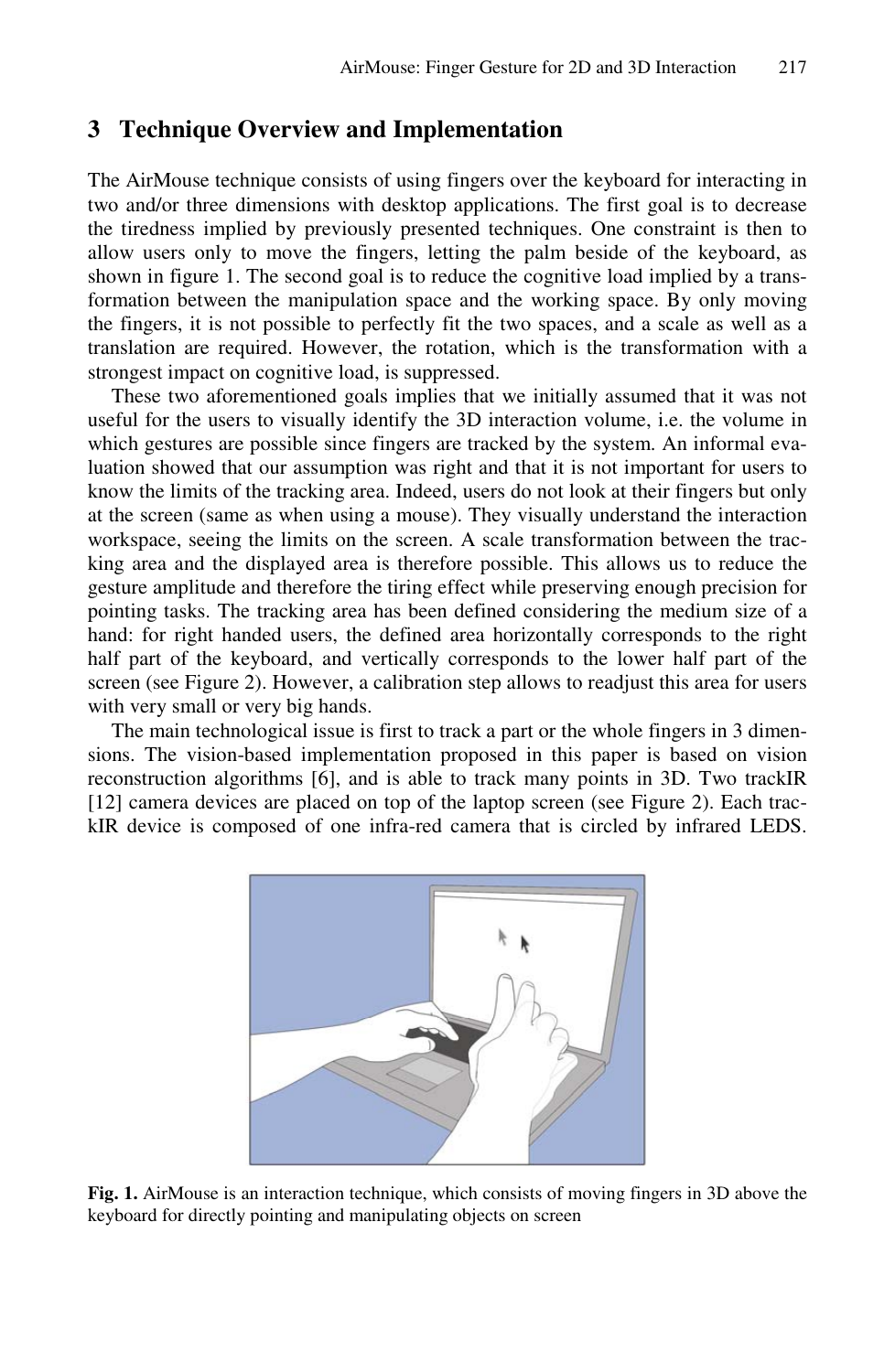

**Fig. 2.** One set-up for the AirMouse technique. Two trackIR devices are placed on top of the laptop in order to provide a large 3D interaction space.

Thus, a reflector placed in front of the device allows us to reflect the infrared light from the LEDS back to the camera. Using the trackIR SDK, we implemented an algorithm for reconstructing the three dimensional position of the reflector area. Many reflectors can be used.

As shown in Figure 2, the prototype, that has been done for validating the technique, includes two TrackIR cameras far from the top of the screen. For sure this prototype is not usable in all the usage contexts of a laptop. However, we focus here on validating the AirMouse technique. Using cameras with large enough focal distance will enable us to fix the cameras at the two top corners of the screen. Another future solution would be to use a single camera providing depth cues [13].

In this implementation of the AirMouse technique, we only focus on 2D and 3D pointing. In order to provide an intuitive and natural way of pointing, we decided to use isotonic interaction instead of isometric interaction.

**2D Pointing.** The forefinger is commonly used for designating far or proximal objects. For this action, we can consider the finger as defining an infinite ray which intersects with the designated object. This technique [1] is commonly called Ray-Casting [2]. It is a natural and conceptually simple [27] pointing technique. The Ray-Casting technique sounds adapted for AirMouse: while using the keyboard, the user moves her/his forefinger and the cursor will be displayed on the designated position on screen. For this technique, two reflector ring are used (see Figure 2): one on the forefinger tip, and another one on the forefinger third phalanx. Thus, the two recorded 3D points allow us to define a line whose intersection with the screen plan gives the 2D position of the cursor.

**3D pointing.** Only the forefinger tip reflector is used here. The tracking by the two cameras, combined with a classical reconstruction algorithm [6], gives one threedimensional point. The 3D cursor then moves according to the three-dimensional position of the fingertip. In order to preserve the directness of the interaction, no rotation transformation is applied between the tracking area and the displayed area. There is a direct mapping: left/right and up/down movements of the fingertip are directly mapped to cursor movements in the same direction. Direct mapping is also provided for the depth: while the fingertip is going away from the screen, the cursor moves "closer" to the user. Nevertheless as explained above, we apply a scale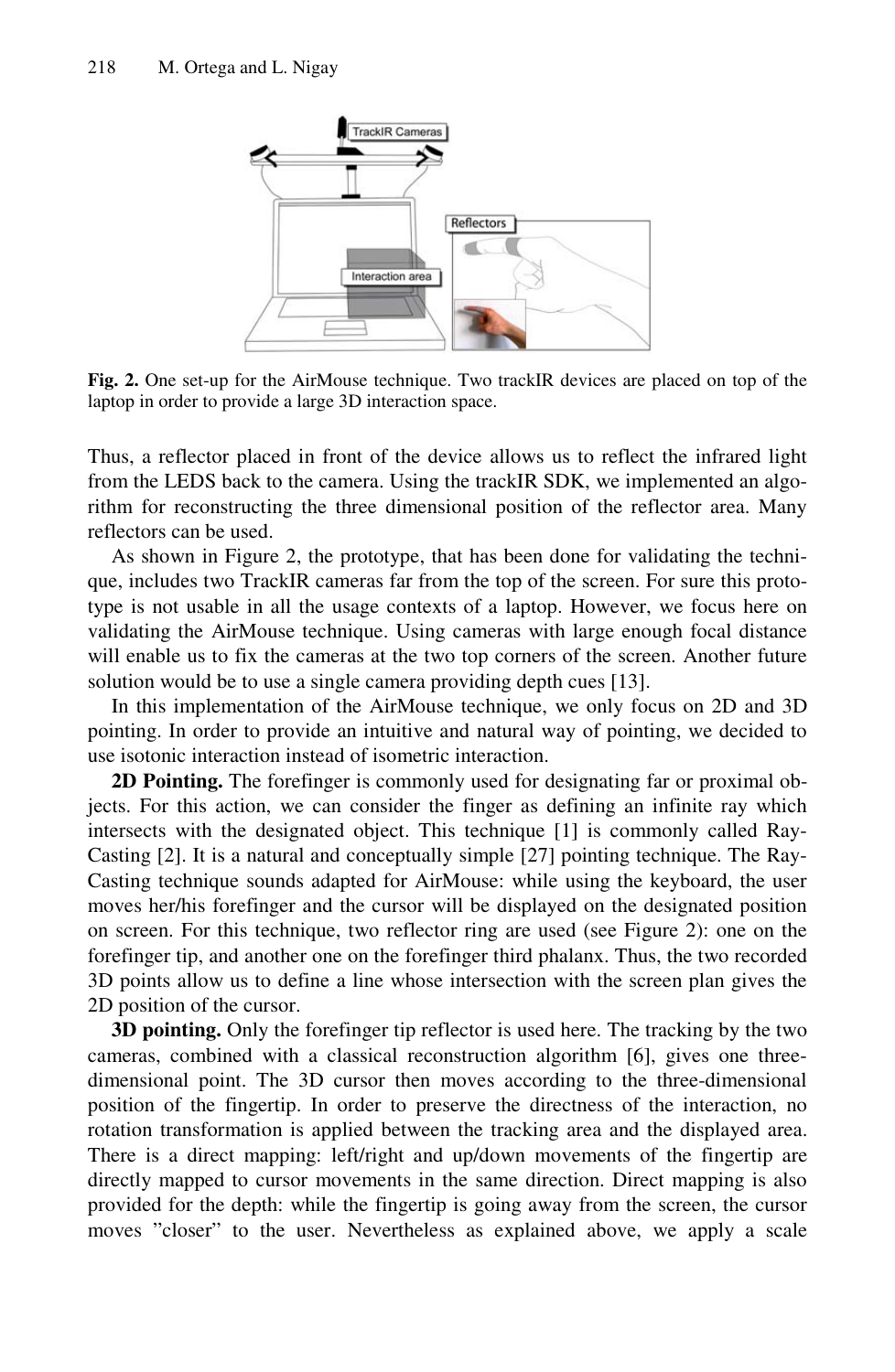transformation between the tracking area and the displayed area for reducing gesture amplitudes and therefore tiredness while maintaining enough precision for pointing tasks (see Figure 2 Interaction area).

**Selection.** The selection, equivalent to a mouse click, is performed by clicking the touchpad button of the laptop.

The goal of this implemented technique of AirMouse is to experimentally study the 2D and 3D pointing tasks. Nevertheless we point out that AirMouse intends to replace the mouse by providing a large range of possible interaction techniques that need to be further studied. For example for this implementation, the clutching aspects are not examined. We nevertheless show in the last section of this paper an implementation of AirMouse for an existing 3D modeler that supports smoothly integrated 2D and 3D pointing tasks with no need for activation/deactivation.

### **4 2D Evaluation**

In this controlled experiment, we evaluated the performance of the above implemented technique of AirMouse as a pointing device, using 2D and 3D Fitts' law studies. The two tasks have been performed by 15 subjects with no prior experience with 3D interaction devices. They were right handed, all rated themselves as advanced computer users and had normal or corrected normal vision. The two tasks are based on the recommendation given by Soukoreff et al. in [25], using the Fitts' law [8]. Finally, at the end of each experiment, we asked participants to freely comment on the techniques and then to rank-order each of the experimented pointing devices respectively in terms of performance, satisfaction and tiring effect. As pointed out in [23] subjective satisfaction may be the key determinant of success.

#### **4.1 Pointing Task**

The goal of this evaluation is to position the 2D pointing performance of AirMouse in relation with the performance of other traditional device. We therefore compared



**Fig. 3.** Combination of multidirectional tapping with click-and-write. a: Initial cursor position, with amplitude and width visual representation. b: First target is reached (and clicked), the subject wrote her first name. c: 'RETURN' has been pressed, the cursor is going to the next target.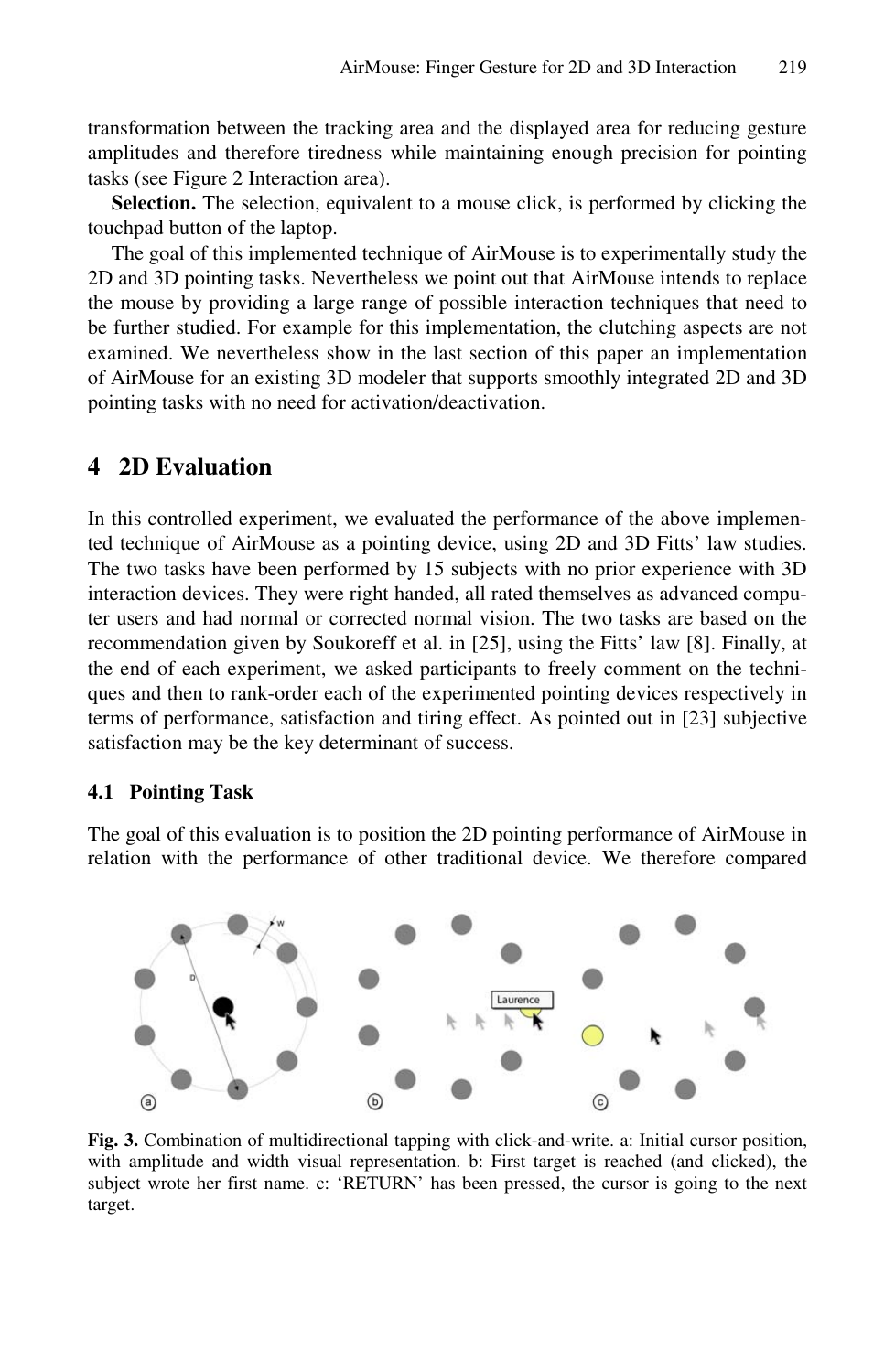Air-Mouse with the three well-known and commonly used pointing devices: the traditional mouse, the touchpad and the key-joystick. Traditional mouse is an isotonic device and every advanced computer user can be considered as an expert, i.e. the time performance of this device are partly due to the advanced knowledge of the users. The touchpad is also an isotonic device with a limited interaction space. The efficiency of use of such a device can be optimized by improving the scaling factor: however, the limit is fixed by the corresponding obtained precision quality. In the experiment, the scaling factor has been chosen empirically, computing the mean of three users parameters. The same value has been kept for all subjects. The key-joystick is an isometric device, i.e., it controls the cursor by speed. It can be found on a large variety of laptop, but it is not often used. None of the subjects has regularly used this device before the experiment, or just a few times for testing it.

This two-dimension Fitts'law task is administrated using the multidirectional tapping task paradigm [25], described in the ISO9241-9 standard, in which the subjects have to successively clicked on circular targets placed along a circle (see Figure 3). This paradigm presents the advantage of controlling the effect of direction. The distance between two successively clicked targets corresponds to the amplitude (*D*) of the movement, and the size of each target is the width (*W*). Combining different widths, four different difficulties (*ID*), from 3 to 6, are proposed to the subjects (according to the formula  $ID = log2(D/W + 1)$ .

For starting the trial, the subject must click on the centered target. The first target is then highlighted. Because of the amplitude difference, the movement, which consists of reaching the first target from the starting point, is not kept in final results. In order to prove that the proposed device can reduce the homing time [3] (the time needed to reach the device from the keyboard, and vice versa), we decided to use the click-and-write technique, as proposed in [19, 7, 3], and combine it with the multidirectional tapping task [25]. Thus, a click on a target opens a small command line, in which the subjects were asked to write her/his first name and to press the 'RETURN' key for closing the command line. Since we do not implement a mode switching between pointing and typing, the cursor disappears at the bottom of the screen when the user starts typing. This evaluation is composed of 12 sessions: 3 sessions per device. Each session is composed of 12 trials: 3 trials per ID. One trial is composed of 9 clicks corresponding to the multidirectional tapping tasks. We then obtained  $9x12x3 = 324$  pointing events per device. For each device, the first session is considered as a training session, but subjects do not know it. The results of this session could be kept for analyzing learning effects of each device but they are not considered for the comparison of the device time performance. Considering the (ID, Session) couples, all the arrangements are used, in order to avoid learning/tiring or influence effects between the tested devices.

#### **4.2 Results**

**Quantitative Results.** For each trial, three times are recorded:

- 1. **Homing1**: elapsed time between the "RETURN" key press and pointing start
- 2. **Pointing Time**: elapsed time between pointing start and the click on the target
- 3. **Homing2**: elapsed time between the click and the first letter key press.

The experience data are analyzed within the framework of General Linear Model Procedure from SAS Software. There is a significant effect of device for all the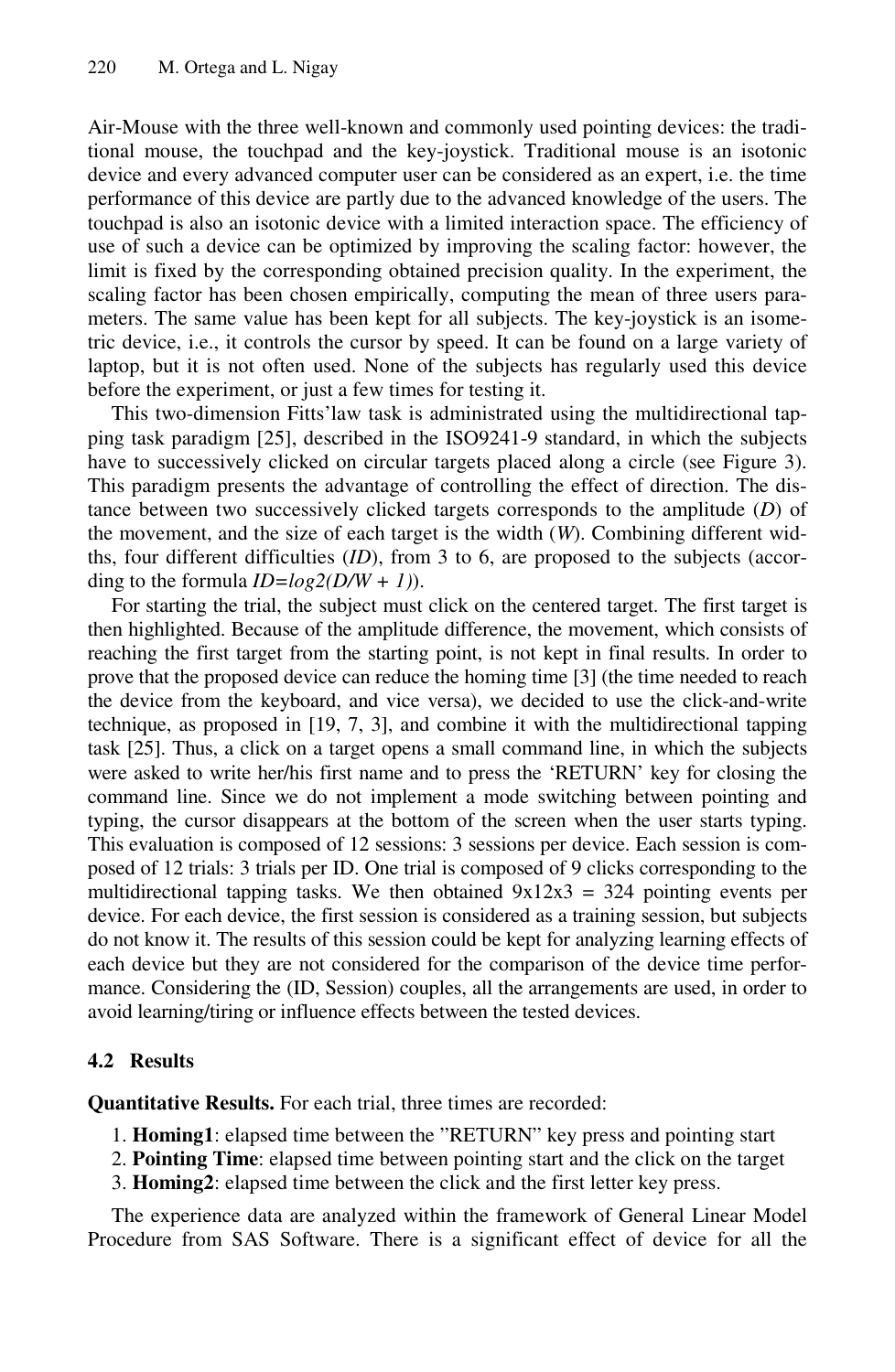recorded time types (Homing1: *F = 1976.3; p < 0.0001*; Pointing Time: *F = 283.41;*   $p < 0.0001$ ; Homing2:  $F = 24.04$ ;  $p < 0.0001$ ). The classification of the device performances can be deduced from Figure 4. For Homing1, AirMouse is close to zero while mouse and touchpad are quite similar, but faster than key-joystick. Homing2 is similar for each device, from 0.655s for AirMouse to 0.548s for the mouse. This similarity is due to the time needed to find the first key to press on the keyboard. This value is not dependent to the ponting device. In Pointing Time, mouse is faster, followed by the touchpad. Then, AirMouse and key-joystick are close but key-joystick is slower. This result confirms the work presented by Douglas and al. [7].

Considering the total time (Homing1 + Pointing + Homing2), the device parameter has a significant effect ( $F = 300$ ;  $p < 0.0001$ ) and pairwise comparisons show a significant difference between all the devices  $(p < 0.0001$  for each combination). The corresponding curve presented in Figure 4 presents the final classification of the devices. Despite of the very good performances of AirMouse for Homing1, Figure 4 allows us to point up the very good performances of the mouse for total time, maybe because of the expertise of the subjects. However, key-joystick is the slower device. AirMouse is slower but comparable to touchpad performances.



**Fig. 4.** Mean Time (in milliseconds) needed for each device and each difficulty for Homing1, Pointing, Homing2 and the sum of the 3 time values

**Qualitative Results.** Concerning the perceived performances, all the subjects consider the key-joystick as the slowest one. This is confirmed by the quantitative results previously presented. This could be explained by the fact that they never used the device before the experiment. The AirMouse is higher ranked, although it was the first time the participants use it. The mouse is considered as the faster device by 77% of the subjects. They are all experts, and the quantitative results confirm it. The Air-Mouse and the touchpad are quite similar, with a slight advantage for the AirMouse. However, subjects have never classified the touchpad as the faster device, in constrast with the AirMouse that has been classified as the faster device by 23% of the subjects.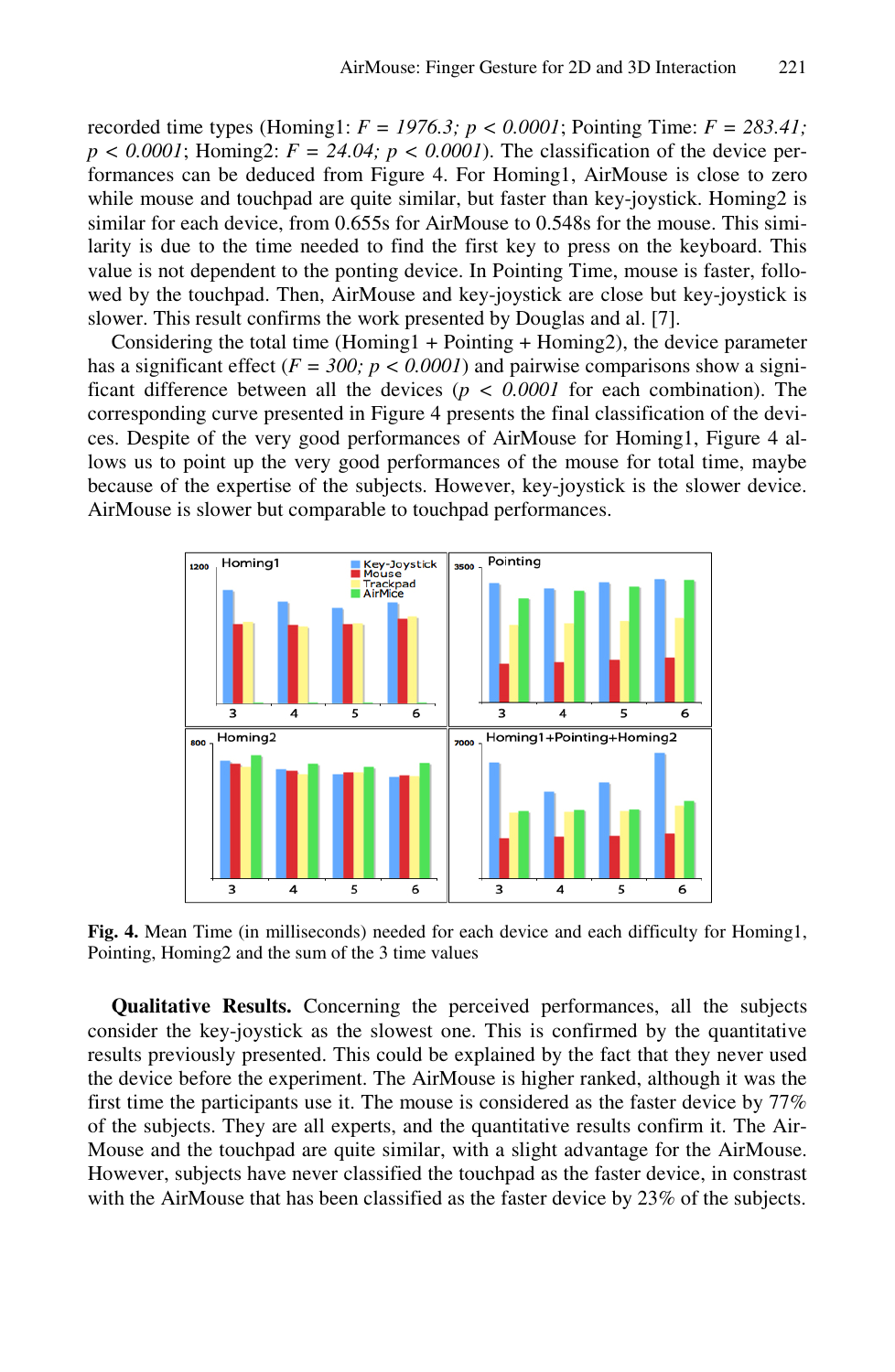Concerning the preference classification, the key-joystick is unanimously the less appreciated device (lower rates for all the subjects), mainly because of the fastidious learning time required. For the touchpad, results show the same pattern as previously, i.e. it is never the favorite device, but the second or the third selected device. Air-Mouse seems to be the most favorite device, i.e. it is classified as the most comfortable, intuitive and easy to learn device by 70% of the subjects. However, 77% of the subjects has classified the mouse in first or second position. Again, this could be explained by the mouse expertise of all the subjects.

Considering the tiring effect, only 10% of the subjects express a small feeling of tiredness in the hand for the AirMouse. But they consider it as a side effect of the experiment, i.e. the technique is new, and the hand is contracted for moving as fast as possible.

### **5 3D Evaluation**

#### **5.1 Pointing Task**

As for the above 2D Fitts' law study, the goal of this evaluation is to position the 3D pointing performances of AirMouse in relation with other traditional device performances. We then compared our technique for 3D translation pointing with two wellknown devices: the PHANTOM [18], an isotonic arm-based pointing device, which can provide haptic feedback (not used in the experiment) ; the SpaceNavigator [5], an isometric joystick.

Because of their isotonic property, and excluding the grasping action of the stylus, the movements with the PHANTOM and with the AirMouse for selecting and manipulating an object in translation are close. However, compared to theAirMouse, the PHANTOM is expensive and bulky. The comparison between the AirMouse and the spacemouse is interesting because of the popularity of the spacemouse. It is a low cost device, commonly used by designers for manipulating objects in 3D modelers. However, mainly because of its isometric property, its pointing time performances are lower than the ones of the PHANTOM [30]. Moreover, despite the tuning possibilities, the manipulation of such a device is not easy to learn and implies training time.

The PHANTOM and the AirMouse have a limited workspace, that we can consider as a cube. After preliminary tests, an empirical scale of each device workspace has been defined in relation to human skills, and then used for all the subjects. The scale of the AirMouse workspace has been defined in order to avoid subjects to move their hands for moving the cursor from the left to the right of the screen, allowing them to do it with only finger movements. Similarly the scale of the PHANTOM has been fixed in order to minimize arm movements.

3D pointing devices are usually used in manipulation tasks. Then, in order to fit with reality, the 3D pointing performances are evaluated with the same principle presented in [31] and recently used in [11]: subjects have to manipulate a tetrahedron and bring it inside another bigger one. Fitts' law studies can be used according to the Prince technique proposed in [15], the cursor being an area cursor.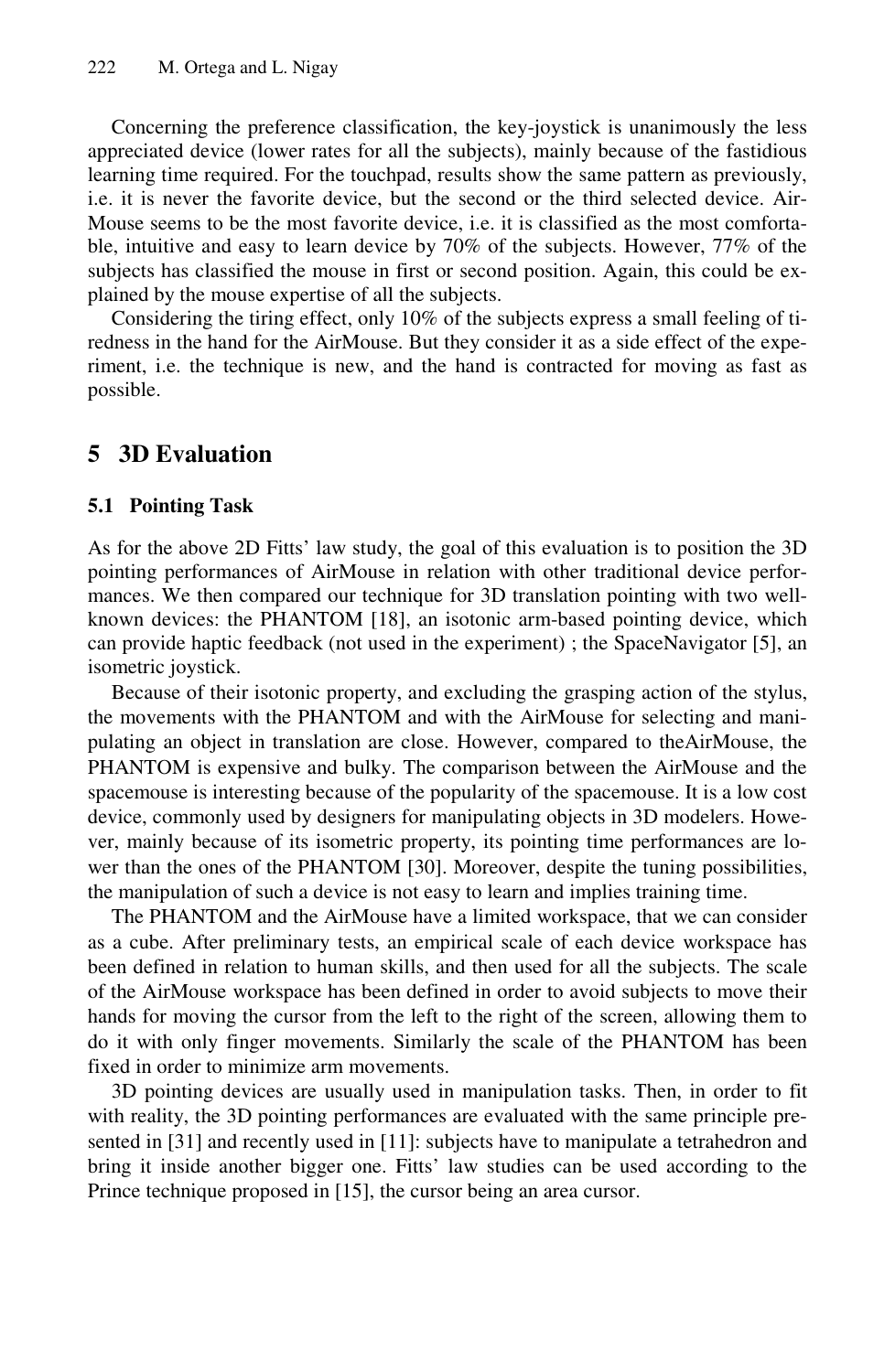Because 3D rotation is not considered and only 3D translation is used, the tetrahedrons are thus replaced by spheres. After selecting a green sphere with the endeffector of the device (represented by a small radius sphere, the same for each device), the subject has to bring it into a transparent spherical area (see Figure 5 for a snapshot of the 3D environment of the evaluation). Before the selection, the target area is not displayed, in order to avoid any anticipation of the recorded movement. The radius of the green manipulated sphere R is fixed. This manipulated object corresponds to an area cursor. While the distance D between the two spheres is fixed during the experiment, the radius of the target area R' is modified in order to define 3 different levels of difficulties (IDs): 3,4,5, according to the Fitts' law formula used in Prince:

$$
ID = \log_2(D/(R'-R) + 1) \tag{1}
$$

The evaluation has been performed on a traditional laptop without simulation of visual stereoscopy. In order to improve the depth perception, real-time shadows have been added. The horizontal position of each sphere is represented by a black disk projected onto the bottom plan (see Figure 5) and perceived by the subjects in their peripheral vision. This evaluation is composed of 9 sessions: 3 sessions per device. Each session is composed of 21 trials: 7 trials per ID. We then obtained  $9x21=189$ events per device. For each device, the first session is considered as a training session, but subjects do not know it. The results of this session could be kept for analyzing learning effects of each device but they are not considered for the comparison of the device time performances. Considering the (ID, Session) couples, all the arrangements are used, in order to avoid learning/tiring or influence effects between the tested devices.

#### **5.2 Results**

**Quantitative Results : Pointing Time**. The experience data are analyzed within the framework of General Linear Model Procedure from SAS Software. For each trial, Pointing Time (PT) has been recorded between the date of the click required for selecting the green sphere to be manipulated and the date of sphere disappearance into the spherical target area. PT values (in seconds) are presented in Figure 5. There is a



**Fig. 5.** Left: Mean Pointing Time (in seconds) for each device and for each ID. Subjects are slower with the SpaceMouse and faster with the PHANTOM. AirMouse is placed in between, but closer to the PHANTOM. Right: Snapshot of the 3D pointing evaluation environment. The green sphere on the left must be moved as fast as possible into the transparent red area. The transparent area size is modified during the experiment for defining different difficulties (IDs).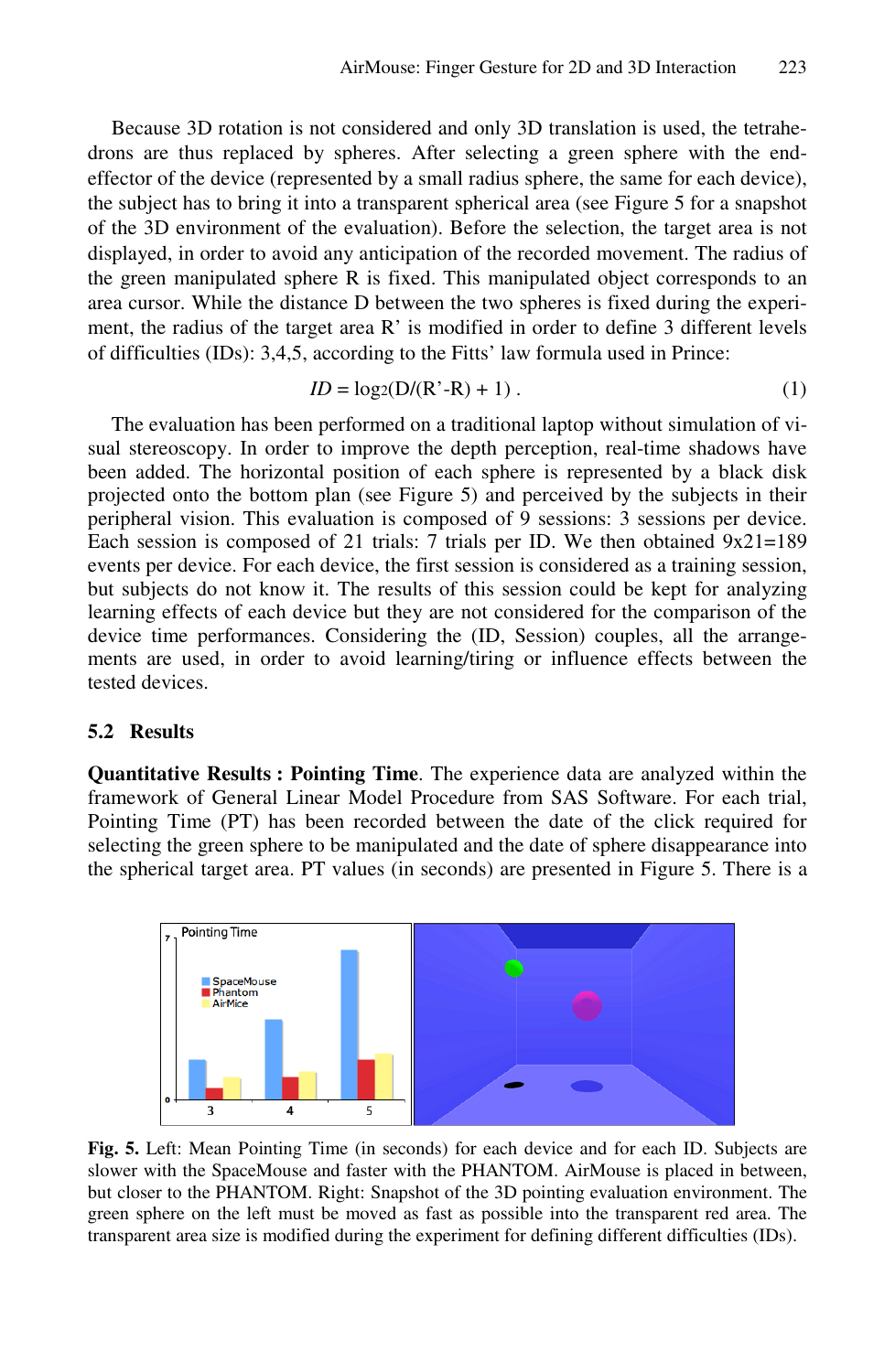significant effect of the device  $(F = 122.11; p < 0.0001)$ , with mean times decreasing from 4.9s  $(SD = 4.4)$  with the spacemouse, through 2.6s  $(SD = 1.9)$  with the Air-Mouse, to 1.8s  $(SD = 1.2)$  with the PHANTOM; a 63% reduction in PT across the three conditions. The spacemouse is the slower device. Observing subjects during the experiment, we could notice that pointing movements are natural and intuitive for the PHANTOM and the AirMouse. However, using the spacemouse, subjects usually try to decompose the pointing movement: first, following the shadow cues, they try to adjust the position in the horizontal plan, then they adjust the height. This decomposition is not observed with other tested devices, so we suppose that it is linked to the spacemouse capabilities. This could explain the spacemouse low performances. Moreover, after the learning effect of the first session, the movement is more direct, but still slower than the movements with the two other tested devices.

Post-hoc pairwise comparisons showed a significant difference between the AirMouse and the spacemouse  $(p < 0.0001)$  and a less significant difference between the Air-Mouse and the PHANTOM ( $p = 0.0168$ ). As expected by the Fitts'Law study, the difficulty (ID) has a significant effect on task performance  $(F = 95.84; p < 0.0001)$ . Figure 5 shows both results, the effect of the device and the effect of the ID on PT. Mean PT increases with the ID for all the devices. It is higher with the spacemouse and lower with the PHANTOM. AirMouse is placed in between, but closer to the PHANTOM.

There is a significant effect of the session  $(F = 23.05; p < 0.0001)$ , with mean times decreasing from 3.8s ( $SD = 3.7$ ) for session 1, through 3.0s ( $SD = 3.4$ ) for session 2, to 2,5  $(SD = 1.8)$  for session 3; a 34% reduction of PT across the three conditions. However, session 1 and session 3 are significantly different (*p = 0.0003*), but session 2 and session 3 are not ( $p = 0.06$ ). This effect is explained by the learning effect between session 1 and session 2, that seems to disappear between session 2 and session 3.

**Qualitative Results.** Concerning the perceived performances, without ambiguity, all subjects estimated that they are slower with the spacemouse. This is confirmed by the quantitative results previously presented. The main quoted reason is the learning stage linked to the sensitivity of the sensors. Concerning the PHANTOM and the AirMouse, 55% of the subjects are not able to know which of the two devices offer the best performance, and 33% took a decision and said that the PHANTOM is faster.

Concerning the preference classification, the spacemouse is unanimously the less favorite device. In contrast, the PHANTOM and the AirMouse are considered as intuitive, without learning stage. The viscosity of the PHANTOM (i.e. the resistance provided by the arm mechanism) is considered as helpful for precision by 44% of the subjects, but 33% consider it as a disturbing side effect. Compared to AirMouse, the PHANTOM is considered as less transparent and more invasive.

Concerning the tiring effects, 10% of the subjects express a feeling of tiredness in the hand for the AirMouse. 10% of the subjects also express a feeling of tiredness using the PHANTOM, because of the movements of the hand and the forearm. However, as for the previous evaluation, they explained it by the stress of the experiment, trying to perform the tasks as fast as possible.

### **6 Discussion and Future Work**

As expected, these evaluations allow us to position AirMouse in relation to other existing and commonly used pointing devices. Results show that the performances of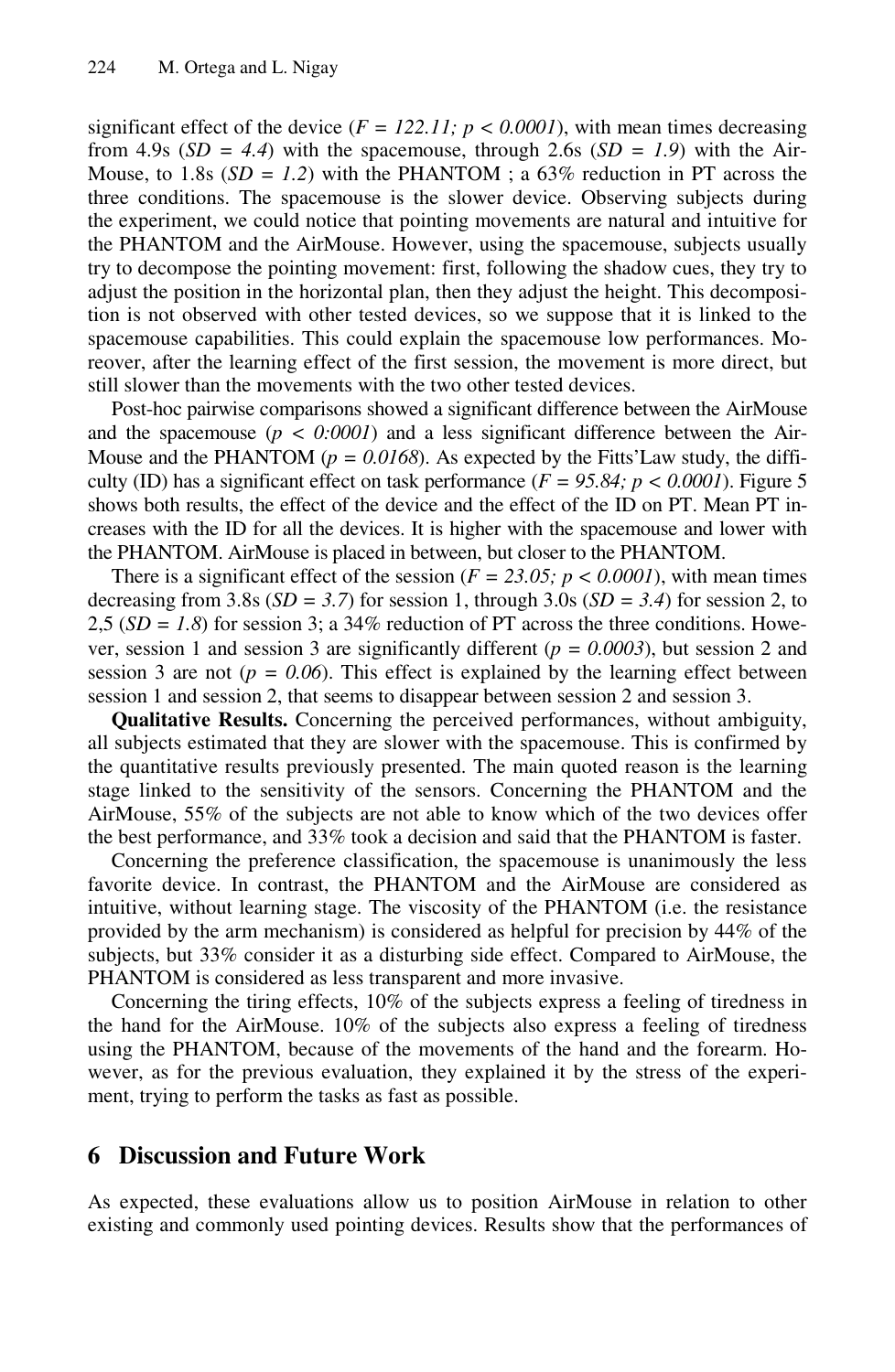AirMouse in 2D pointing are not better than the ones of the mouse, but are comparable to the ones of the touchpad, and are better than the ones of key-joystick. Since the pointing performance with FlowMouse has been reported to be significantly worse than with a touchpad [28], we conclude that AirMouse offers better pointing performance than FlowMouse. In 3D pointing, AirMouse is not so far from the PHANTOM and a lot faster than the spacemouse. Finally, qualitative results show that the performance is not the most important criterion. Subjects prefer to use a device that is intuitive and easy to learn while providing correct performance. Based on these criteria, AirMouse is appreciated by most of the users. They consider the technique as promising, and useful for laptop configuration.

Based on these encouraging results obtained for 2D /3D pointing tasks, it is now possible to further investigate AirMouse for other object manipulation tasks. Air-Mouse opens a vast world of possibilities in terms of interaction techniques. For example we plan to explore two-handed AirMouse interaction and gesture recognition as in [11, 9, 28] or based on real world metaphor: for example the user can perform a gesture similar to the one of turning a page in a book in order to scroll to the next page of a document. While for pointing tasks, mode switching between pointing and keyboard was not a key issue since the technique supports a direct designation of the objects on screen and therefore the cursor can move and disappear while typing, natural and efficient mode switching [28] is a primarily issue for the other tasks that we study and envision.

Since AirMouse seems very promising for 3D pointing, we first study the use of the AirMouse for full 3D manipulation and we started to investigate 3D rotation. A prototype has been designed and will be described in a next paper.

Finally an interesting feature of AirMouse is to support both 2D and 3D interaction in the same application. In order to informally evaluate the combined usage of 2D and 3D interaction, we tested the vision-based implementation of AirMouse in the context of a 3D modeler called Autodesk 3D Studio Max (3DSMax). Figure 6 shows a screenshot of the application. The two pointing techniques (2D and 3D) have been mixed: the 2D pointing technique, used in the experiment and based on two reflectors, has been plugged to the mouse cursor. The switch between 2D and 3D is based on the application mode defined by the cursor position. When the cursor of the mouse is over the 3D view, 3D pointing becomes active and 3D movements of the fingerTip are



**Fig. 6.** Left: Use of the two hands for 3D rotation: metaphor of planting a pin inside the object to be rotated. Right: Mixed 2D and 3D Interaction with AirMouse in Autodesk 3D Studio Max. the 2D pointing technique has been plugged to the mouse cursor while 3D pointing becomes active when the user moves over the perspective 3D view.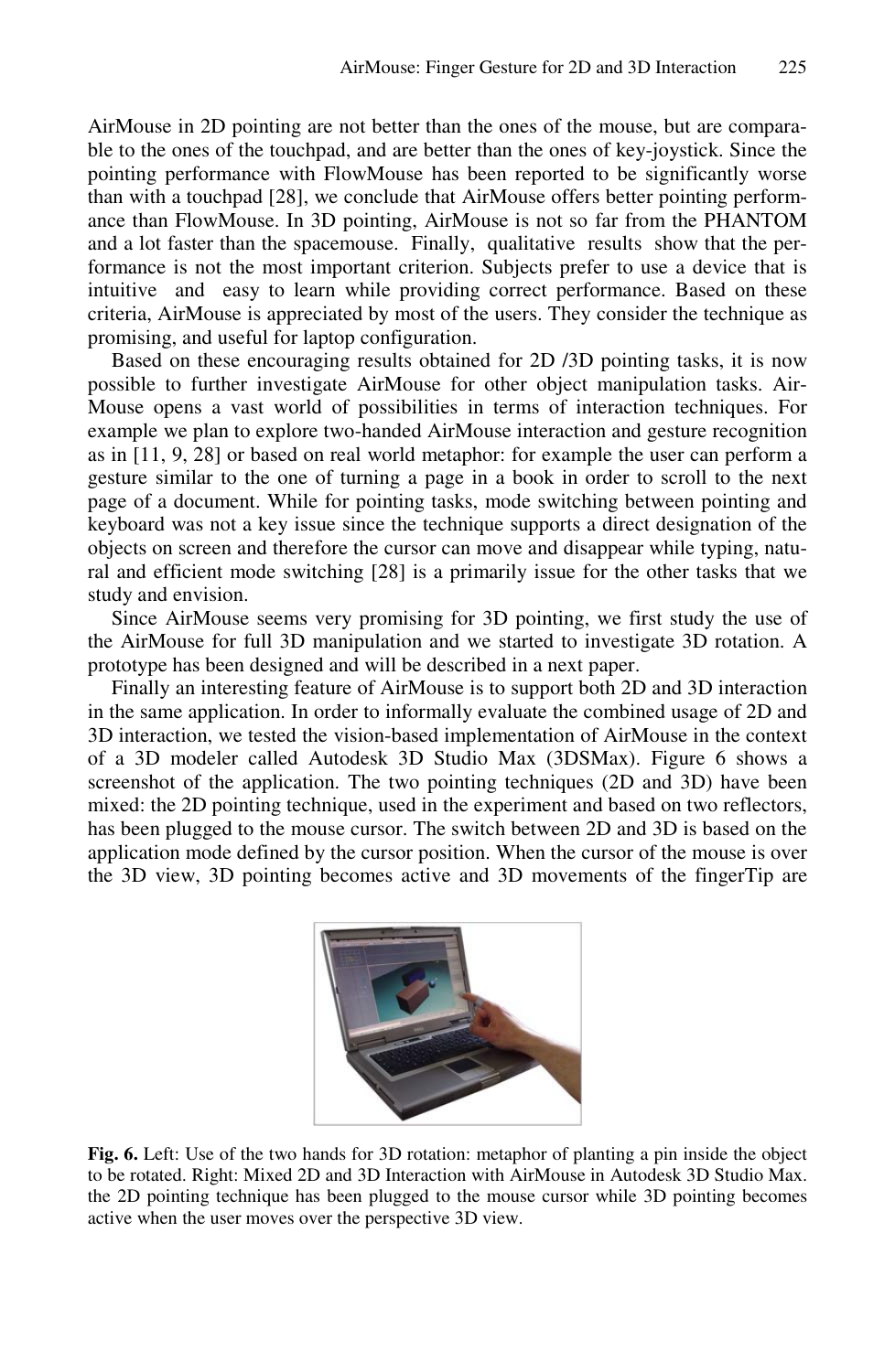used. To sum up, the user can interact with 3DSMax, by moving the desktop cursor with its forefinger and clicking on icons. The user can also perform 3D manipulation as soon as the cursor is within the 3D scene: the arrow cursor is then replaced by a small sphere. The transition between 2D and 3D interaction is therefore observable as well as implicit and smooth based on the application mode activated by the position of the cursor and more importantly based on the same AirMouse technique.

## **7 Conclusion**

In this paper, we have introduced and studied a new technique, namely AirMouse, for 2D and 3D interaction using finger gestures above the keyboard. The controlled experiment of a vision-based implementation of AirMouse shows the promising pointing performance of the technique compared with existing and commonly used devices for a pointing task. Subjects pointed out the intuitive, easy to learn and comfortable aspects of AirMouse that does not require additional surface for interaction using a laptop. In addition to our current studies of other tasks than pointing using AirMouse, a longitudinal evaluation of the 2D pointing is under investigation. We plan to test AirMouse with three regular computer users (scientists in the lab) in their everyday work, replacing the mouse by AirMouse.We hope to observe an improvement, which will make the technique comparable with the mouse in terms of time performance.

**Acknowledgments.** The authors would like to thank R. Blanch for extensive comments, A. Demeure for his help in the code for evaluation and all the participants in the experiments. Special thanks to N. Mandran for her precious help and advise on statistics for the evaluation and G. Serghiou for reviewing the paper. The work presented in the article is partly funded by the European Commission under contract OpenInterface (FP6-35182), www.oi-project.org.

# **References**

- 1. Smith, R.B.: Put-that-here: Voice and gesture at the graphics interface. Computer Graphics 14, 262–270 (1980)
- 2. Bowman, D.A., Kruijff, E., LaViola, J.J., Poupyrev, I.: 3D User Interfaces: Theory and Practice. Addison-Wesley Professional, Reading (2005)
- 3. Card, S.K., English, W.K., Burr, B.J.: Evaluation of mouse, rate-controlled isometric joystick, step keys, and text keys, for text selection on a crt. In: Human-Computer Interaction, pp. 386–392. Morgan Kaufmann Publishers Inc, San Francisco (1978)
- 4. Card, S.K., Morans, T.P., Newell, A.: The Psychology of Human Computer Interaction. Lawrence Erlbaum Associates, Inc, Mahwah (1983)
- 5. 3D Connexion. Space navigator, http://www.3dconnexion.com
- 6. Dementhon, D., Davis, L.S.: Model-based object pose in 25 lines of code. International Journal on Computer Vision (1995)
- 7. Douglas, S.A., Mithal, A.K.: The effect of reducing homing time on the speed of a fingercontrolled isometric pointing device. In: Computer-Human Interaction, pp. 411–416. ACM Press, New York (1994)
- 8. Fitts, P.M.: The information capacity of the human motor system in controlling the amplitude of movement. Journal of Experimental Psychology 47(6), 381–391 (1954)